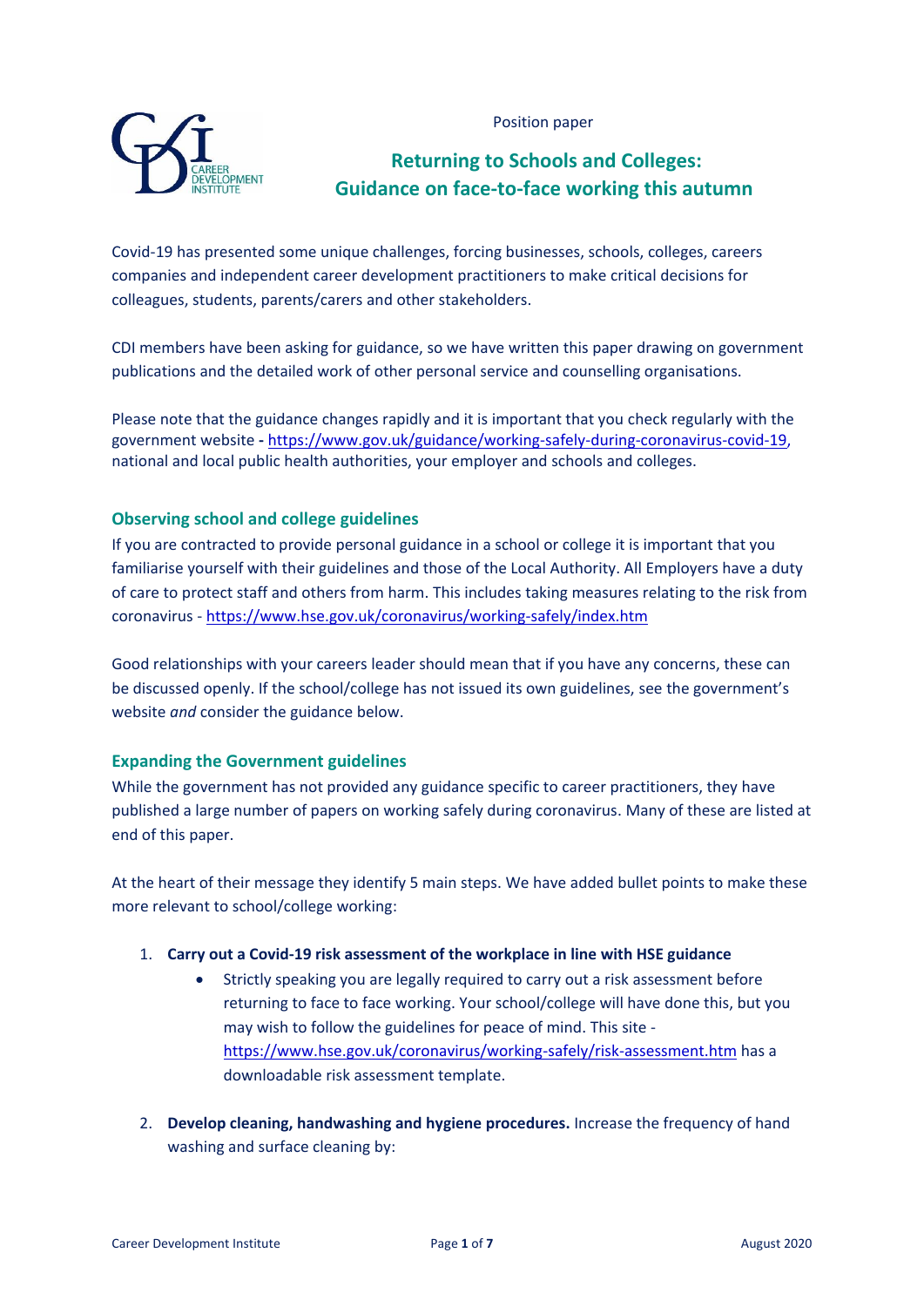- Asking the institution to provide hand sanitiser, but it also makes sense to carry your own. An example of good practice: an organisation that provides a 'sanitising box' with disinfectant, sanitiser, antibacterial wipes, bags etc, in each room.
- Asking that surfaces and objects that are touched regularly are frequently cleaned.
- Sanitising your laptop and phone after use/between clients, after each interview.
- 3. **Maintain 2m social distancing where possible**. This can be facilitated by:
	- Checking in advance to ensure the space/room you will be using allows for social distancing. This includes waiting areas; exits and corridors
	- Putting up signs to remind students of social distancing guidance
	- Avoiding sharing workstations or getting too close to a workstation when showing something to a client. One way round this is to invite the client to bring and use their own device – phone, tablet or laptop. Alternatively have two laptops available, or a second tablet device, which you can clean with antibacterial wipes between different users.
	- Resources: if you have resources that you regularly need to share, you could provide useful links to websites or files stored online, calendar entries for events, contact details, or even map locations by generating QR codes on screen, or printing them off so clients can scan codes with their phone and open them directly on their own device.
	- Using floor tape to mark areas to help people keep to a 2m distance
	- Ideally seeing clients by appointment only
	- Where location means that social distancing social is not possible, seek additional space and/or consider a two-room solution, with the careers adviser in one room linked online to the client in another room in the school/college. Also see section below on PPE and face masks.

## 4. **Manage transmission risk**

- Staggering arrival and departure time of clients. For example, allowing a 10-minute gap between appointments to minimise the chances of mixing; asking clients to wait until they are invited in so the room can be sanitised, and you can wash your hands.
- Wiping surfaces between interviews. This includes chairs, door handles, keyboards, light switches, door plates
- Using side to side working rather than sitting opposite your client
- Ensuring good airflow in the interview room  $-$  open windows
- Considering whether passing on paper-based resources is really necessary. Action plans and careers information can be emailed to clients. It is advisable to use disposable gloves before handling or passing over any support materials.
- Avoiding sharing pens/or wipe after use
- Checking out the arrangements for breaks and lunch in advance. Do you need to take your own water/snacks/food?
- Advising the careers leader that anyone with symptoms should not attend a careers interview, even if they have tested negative for Covid-19. Discussing protocols with your careers leader in advance, for example what you should do if you see a client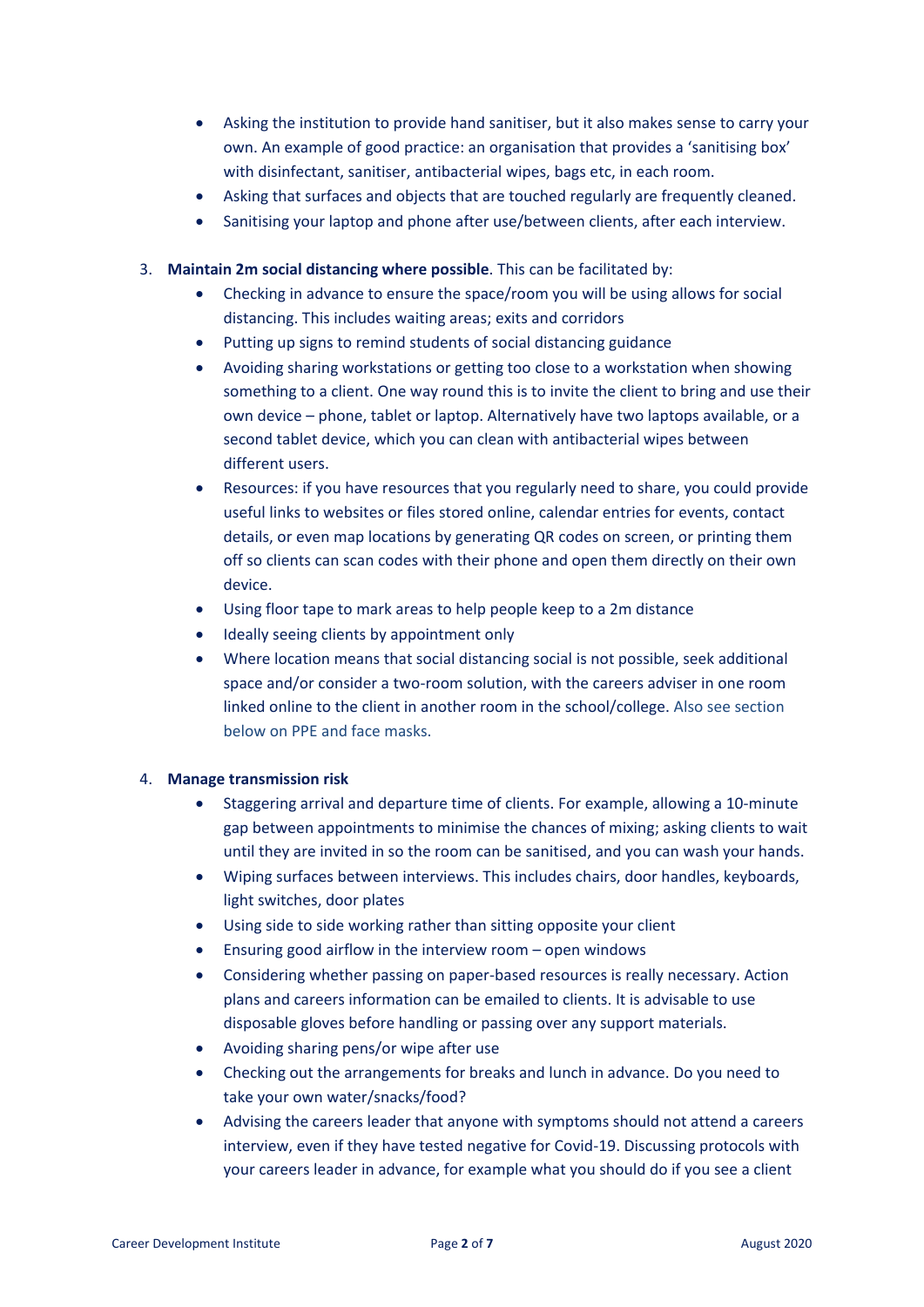you suspect of being unwell? Make sure you have discussed this type of eventuality in advance. Also agree arrangements for the school/college to contact you, should you have seen a student recently who has since tested positive or where a student in their bubble has tested positive.

• If you are concerned you should be able to refuse to go ahead with the interview. Good practice: Where interviews are booked several weeks in advance you could introduce a simple triage tool/questionnaire at the start of the interview to ascertain that it is safe to see the client. (See – Further information)

#### 5. **Working from home**

• Finding out the institution's stance on online personal guidance. For example, whether i) a blended approach is possible, i.e. a mix of remote and face-to-face appointments ii) second interviews and other personal guidance activities can be managed remotely using video conferencing?

#### **PPE and face masks**

Since August 8<sup>th</sup> it has been mandatory to wear face coverings in a wide range of indoor settings, including premises where personal services are provided to clients. However, because transmission rates are thought to be lower amongst young people, the wearing of PPE and facemasks is currently not required in schools and colleges in England.

Be aware that government guidelines are subject to change and it seems likely that the wearing of face masks will be required in geographical areas where there are spikes in the transmission of Covid-19. Some schools, including those in Scotland, are requiring students and adults to wear face masks in corridors and shared/communal spaces.

At the time of writing, this is a matter of personal choice. However, if you feel safer wearing a facemask and/or reusable face shield, that can be cleaned between students, then explain this to the careers leader. These types of arrangements should also be included in any information that goes out to parents/carers, so the young person knows what to expect when they arrive.

Different parts of the UK are issuing independent guidance on the wearing of face coverings so check what applies in your location:

- [Northern](https://www.publichealth.hscni.net/covid-19-coronavirus/covid-19-information-public#face-coverings) Ireland
- [Wales](https://gov.wales/face-coverings-frequently-asked-questions)
- [Scotland](https://www.gov.scot/publications/coronavirus-covid-19-phase-3-staying-safe-and-protecting-others/pages/face-coverings/)

#### **Guidance for career practitioners working with adults**

The face to face element, combined with length of exposure, increases the risk for you and your clients. Many of the points highlighted above will be relevant for you to consider, particularly with respect to social distancing and avoiding contact with surfaces near to the client and thoroughly cleaning those surfaces after each client.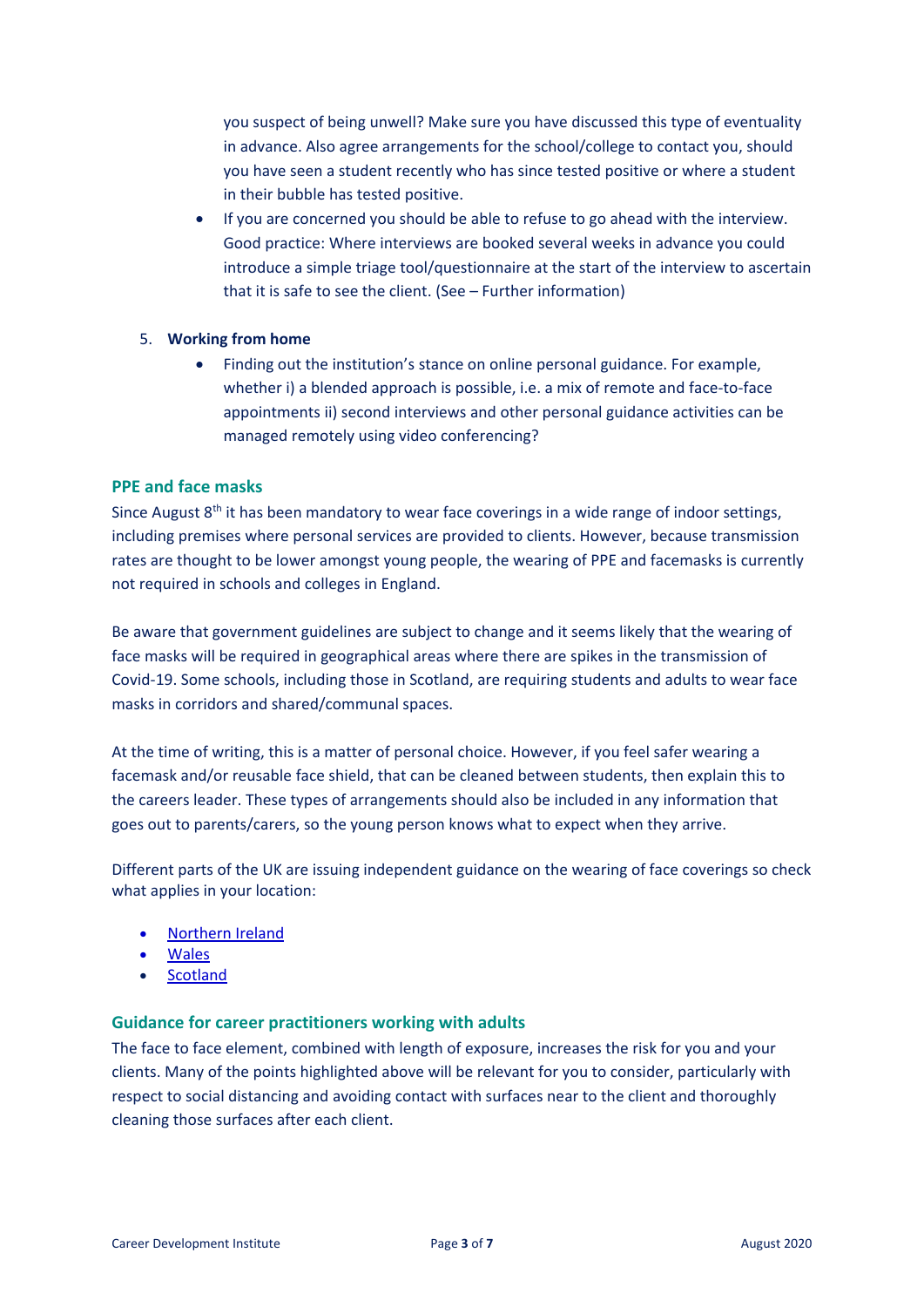The Government guidance states that where a distance of two metres is not possible, a face mask (Type 2 surgical) should be worn, in addition to a clear visor that covers the face. How this works in the careers room depends on individual circumstances. Even if you can maintain the two-metre distance, you and your client are at increased risk due to the face to face position and prolonged exposure during an interview session. This is particularly important where the client is exempt from wearing face coverings themselves. We suggest you consider:

- Can you maintain the recommended social distance?
- If you can maintain social distancing, do you feel the risk to you and your client could be reduced through the use of face coverings?
- The known risk factors of age and any pre-existing health conditions for yourself and your client?
- If you can't maintain social distancing, would continuing to work online be the safest option for you and your client?

# **What's the difference between a face covering and a surgical face mask?**

The Health and Safety Executive has issued guidance on face [coverings](https://www.hse.gov.uk/coronavirus/ppe-face-masks/face-coverings-and-face-masks.htm) and face masks which explains the difference between the two.

Government advice is that a face covering is appropriate for the client. For the service provider a face covering is also appropriate when social distancing cannot be maintained. In this instance a Type 2 face mask and visor should be worn.

In the UK, face coverings and face masks are being sold by a large number of retailers online and in store. See the [Government's](https://www.gov.uk/government/publications/face-coverings-when-to-wear-one-and-how-to-make-your-own/face-coverings-when-to-wear-one-and-how-to-make-your-own) guidance on face coverings.

# **Informing clients of changes to your practice and re-contracting**

It is advisable that you check whether your contract(s) are still relevant or need updating. You may also want to consider whether it would be helpful to provide your clients with any additional information relating to any changes to your practice, for example:

## **General practice:**

- Any practical changes to your practice, such as location, access, sanitisation procedures, reduced access to facilities
- Any requests of your clients for example do they need to bring their own hand sanitizer, face masks or visors. What should they do if they have symptoms of COVID-19, or have been in contact with someone who has the virus?
- How you will include reference to the restrictions imposed by COVID-19 in your interview contracting?
- What actions you will take if you have symptoms of COVID-19 or have been in contact with someone who has the virus? (See page section on contact tracing below)
- What would happen if there was a local lockdown?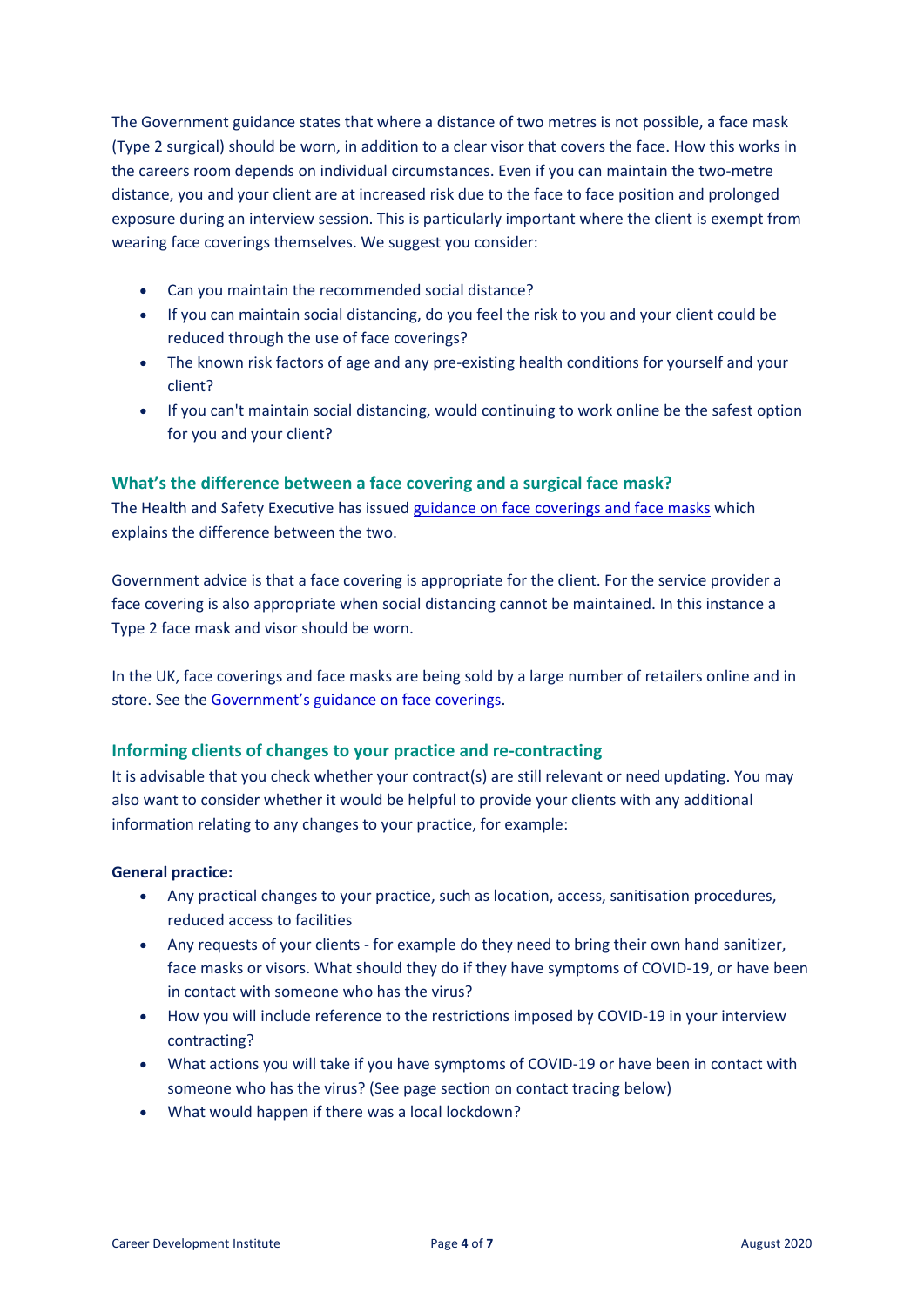## **Re-contracting:**

- Any changes to reflect any variation in the nature/format of a careers interview or other sessions
- Client access to online support
- Any changes to your method of payment and cancellation fees
- Any potential implications to confidentiality, for example contact tracing, trusted others contacting them in your absence

#### **Insurance**

It is important to check that your indemnity policy covers you for face to face work. It is also worth considering whether you need to make any amendments to your contract with the school/college.

If you are reviewing your insurance cover and considering switching to another provider, check:

- The cancellation policy of your current provider some insurers will not cover claims made against you for past practice if you don't follow their cancellation procedure
- Any associated cancellation costs
- Whether your potential new insurer covers you for claims against COVID-19 as well as your general practice needs.

## **Contact tracing**

If you test positive for coronavirus, the NHS test and trace service will ask you about people you have been in contact with. The NHS will then contact them to provide support and testing. This has raised concerns about client confidentiality and whether you can identify your clients to the NHS?

The government recommends that businesses keep a temporary record of clients and visitors that they have seen in the last 21 days. See the guidance for information on what this record should include and how to keep it in accordance with GDPR – [https://www.gov.uk/guidance/maintaining](https://www.gov.uk/guidance/maintaining-records-of-staff-customers-and-visitors-to-support-nhs-test-and-trace#information-to-collect)[records-of-staff-customers-and-visitors-to-support-nhs-test-and-trace#information-to-collect](https://www.gov.uk/guidance/maintaining-records-of-staff-customers-and-visitors-to-support-nhs-test-and-trace#information-to-collect)

#### **Managing client confidentiality**

You will need to think how you talk about the current implications of Covid-19 in your interview contracting. This includes making reference to the possible need for contact tracing if you, or your client, tests positive for coronavirus. If you are self-employed you may also need to consider the implications for your business contracts too.

Disclosure of personal details in the case of contact tracing is deemed to be in the public interest. Public interest is the general welfare and rights of the public that must be recognised, protected and advanced. Disclosures in the public interest, based on the common law, are made where this is essential to prevent a serious and imminent threat to public health, national security, the life of the individual or a third party, or to prevent or detect serious crime.

You could explain to your clients that, under this clause, you may need to share their name and contact details with the NHS if you or another client contract the virus.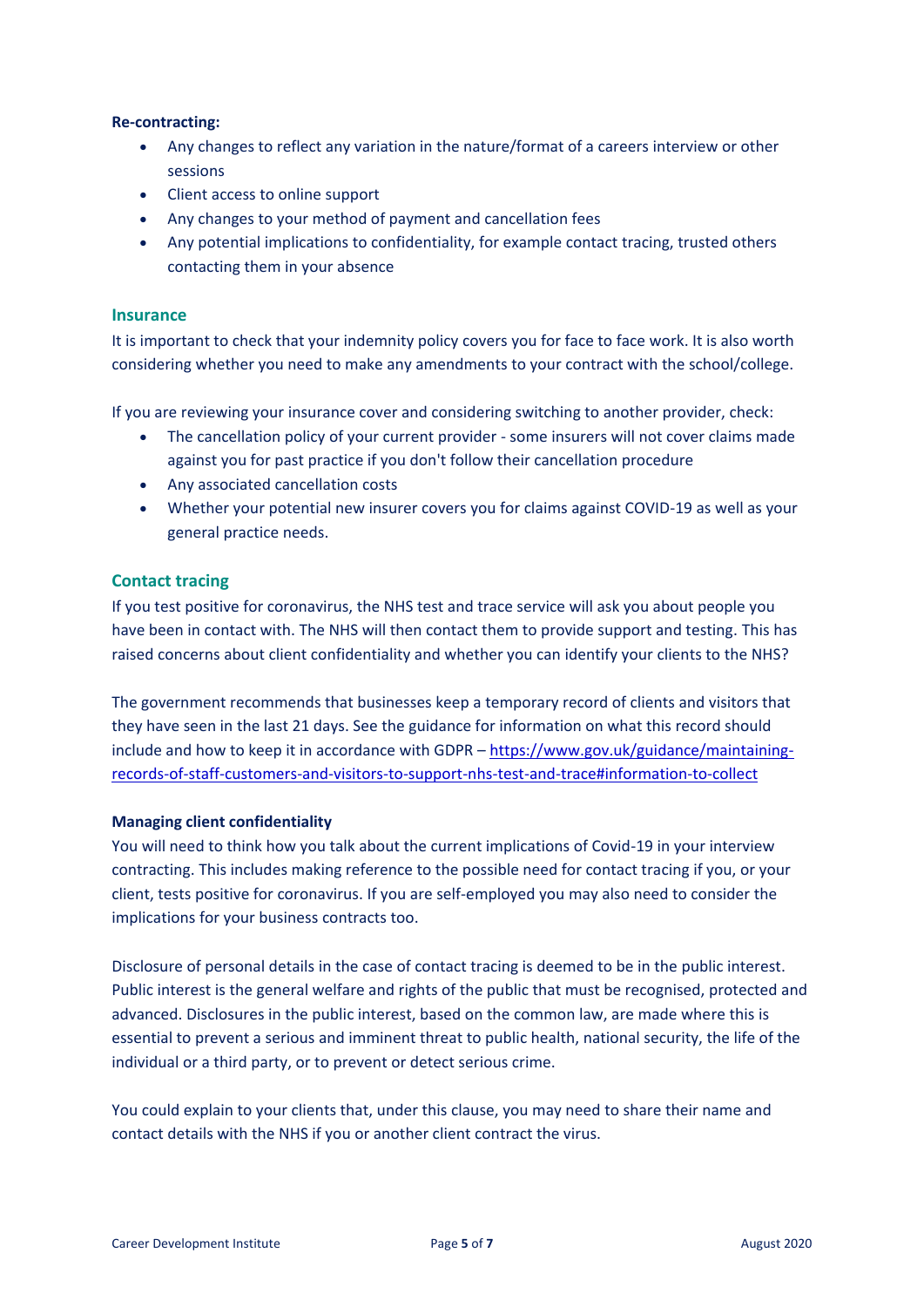If you want to make it clearer to clients through a business contract, you could add a separate coronavirus contingency clause, stating that confidentiality will be broken if necessary, for reasons of public interest in the area of public health.

## **CDI Code of Ethics**

It is worth remembering that CDI members work to a strong Code of Ethics, which includes a Duty of Care – to clients, colleagues, organisations and self.

## *Members have a duty of care and are expected always to act in the best interests of their clients.*

*Members must develop and maintain professional and supportive working relationships with colleagues both inside and external to their own organisation and respect the contributions of other career development professionals to the activities and services on offer.* 

*Members must fulfil their obligations and duties to their employer (where applicable), except where to do so would compromise the best interests of clients.*

*Members have a duty of care to themselves, both in terms of their personal integrity, personal safety and their capacity to practise in order to provide an effective service to clients.*

## **Overview**

Members will be returning to face to face working at different stages depending on your concerns, risk assessments, organisational policy, region and context or setting. In summary, we recommend you consider the following factors:

- the client's need and safety
- your needs and safety, including creating your own 'sanitising kit' (facemasks; hand sanitiser; antibacterial wipes; disposable gloves; plastic bags)
- the context of the service
- whether other options are possible and the ethical and practical risks of any decision
- the known risk factors of age and any pre-existing health conditions for both yourself and your client
- advice on social distancing, cleaning surfaces and tools and face coverings
- two room solutions and online personal guidance interviews
- personal guidance interview contracting what you will say about the current situation, disclosure in the event of contact tracing and how you will be operating
- clients with particular needs who may not be able to engage using online platforms
- whether your clients could be putting themselves at risk during the journey to and from your location/premises
- business contracting whether contracts need to be reviewed and new contingency clauses added.

## **Further information**

HM Government: Keeping workers and clients safe during Covid-19 in close contact services [https://assets.publishing.service.gov.uk/media/5ef2889986650c12970e9b57/working-safely-during](https://assets.publishing.service.gov.uk/media/5ef2889986650c12970e9b57/working-safely-during-covid-19-close-contact-200813.pdf)[covid-19-close-contact-200813.pdf](https://assets.publishing.service.gov.uk/media/5ef2889986650c12970e9b57/working-safely-during-covid-19-close-contact-200813.pdf)